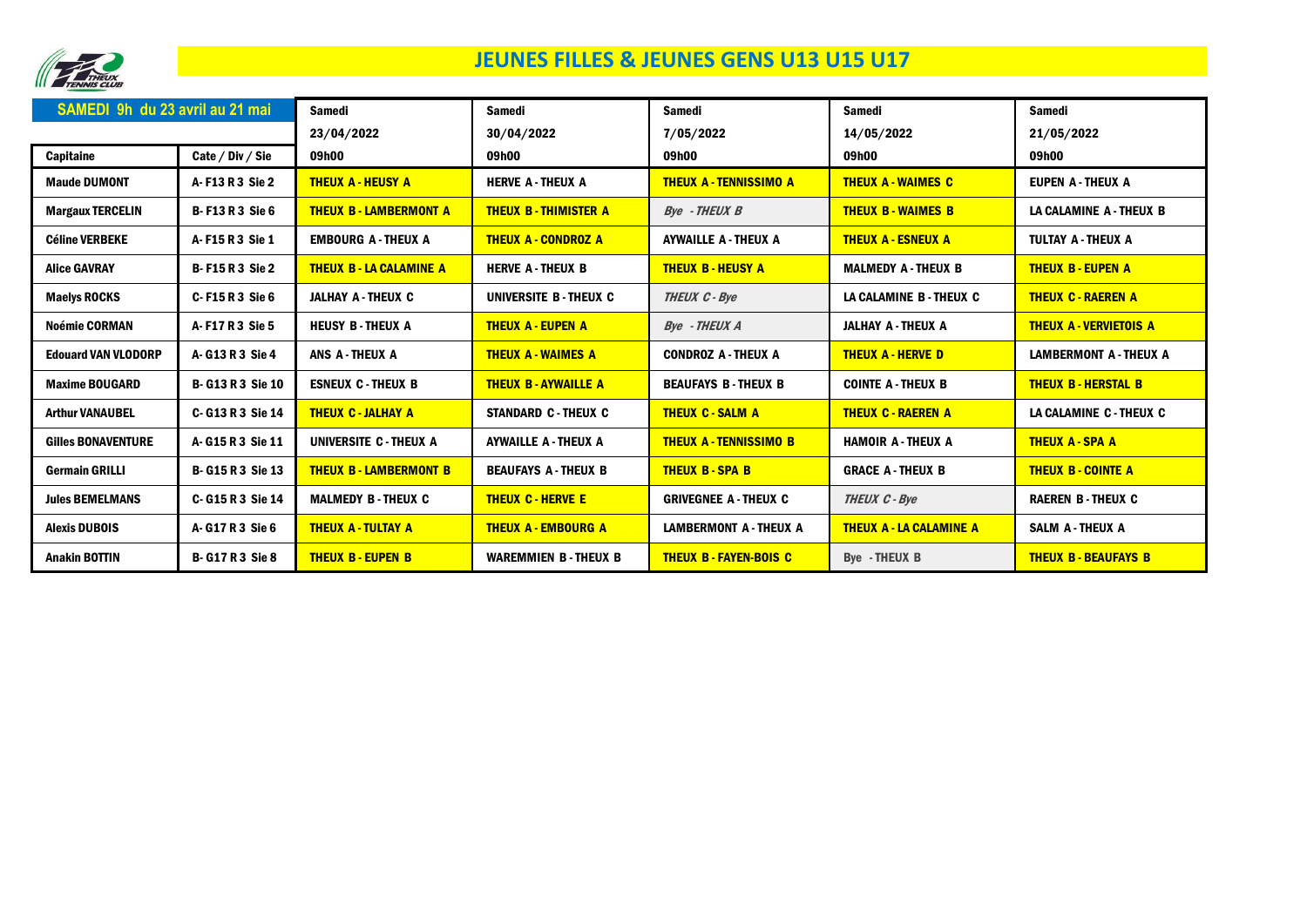

### **DAMES**

| <b>SAMEDI 14h du 23 avril au 21 mai</b> |                    | <b>Samedi</b>                   | Samedi                         | Samedi                        | Samedi                        | <b>Samedi</b>                   |
|-----------------------------------------|--------------------|---------------------------------|--------------------------------|-------------------------------|-------------------------------|---------------------------------|
|                                         |                    | 23/04/2022                      | 30/04/2022                     | 7/05/2022                     | 14/05/2022                    | 21/05/2022                      |
| Capitaine                               | Cate / Div / Sie   | 14h00                           | 14h00                          | 14h00                         | 14h00                         | 14h00                           |
| <b>Justine HEYNEN</b>                   | <b>A-DR5 Sie 3</b> | <b>HAUT CLOCHER C - THEUX A</b> | <b>THEUX A - RAEREN A</b>      | <b>BUTGENBACH A - THEUX A</b> | <b>THEUX A - RICHELLOIS A</b> | <b>HERVE A-THEUX A</b>          |
| <b>Audrey BONHOMME</b>                  | A-DR6 Sie 2        | <b>THEUX A - TROOZ A</b>        | <b>PEPINSTER A - THEUX A</b>   | <b>THEUX A - FAIMES A</b>     | <b>THEUX A - BELLERIVE A</b>  | <b>NEUPRE B-THEUX A</b>         |
| <b>Marine XHROUET</b>                   | <b>B-DR6 Sie 7</b> | UNIVERSITE B - THEUX B          | <b>THEUX B - LA CALAMINE A</b> | <b>SPA B-THEUX B</b>          | <b>OUFFET A - THEUX B</b>     | <b>THEUX B - CHEVAL BLANC A</b> |
| <b>Clémentine PIRLET</b>                | $C - D R 6$ Sie 14 | <b>THEUX C - Bye</b>            | <b>STANDARD C - THEUX C</b>    | <b>THEUX C-VERVIETOIS B</b>   | <b>MALMEDY B - THEUX C</b>    | <b>THEUX C - JALHAY A</b>       |
| <b>Isabelle FAUCON</b>                  | <b>A-DR7 Sie 3</b> | TENNISSIMO A - THEUX A          | <b>THEUX A - SPA A</b>         | WELKENRAEDT A - THEUX A       | <b>THEUX A - HEUSY C</b>      | <b>CHEVAL BLANC A - THEUX A</b> |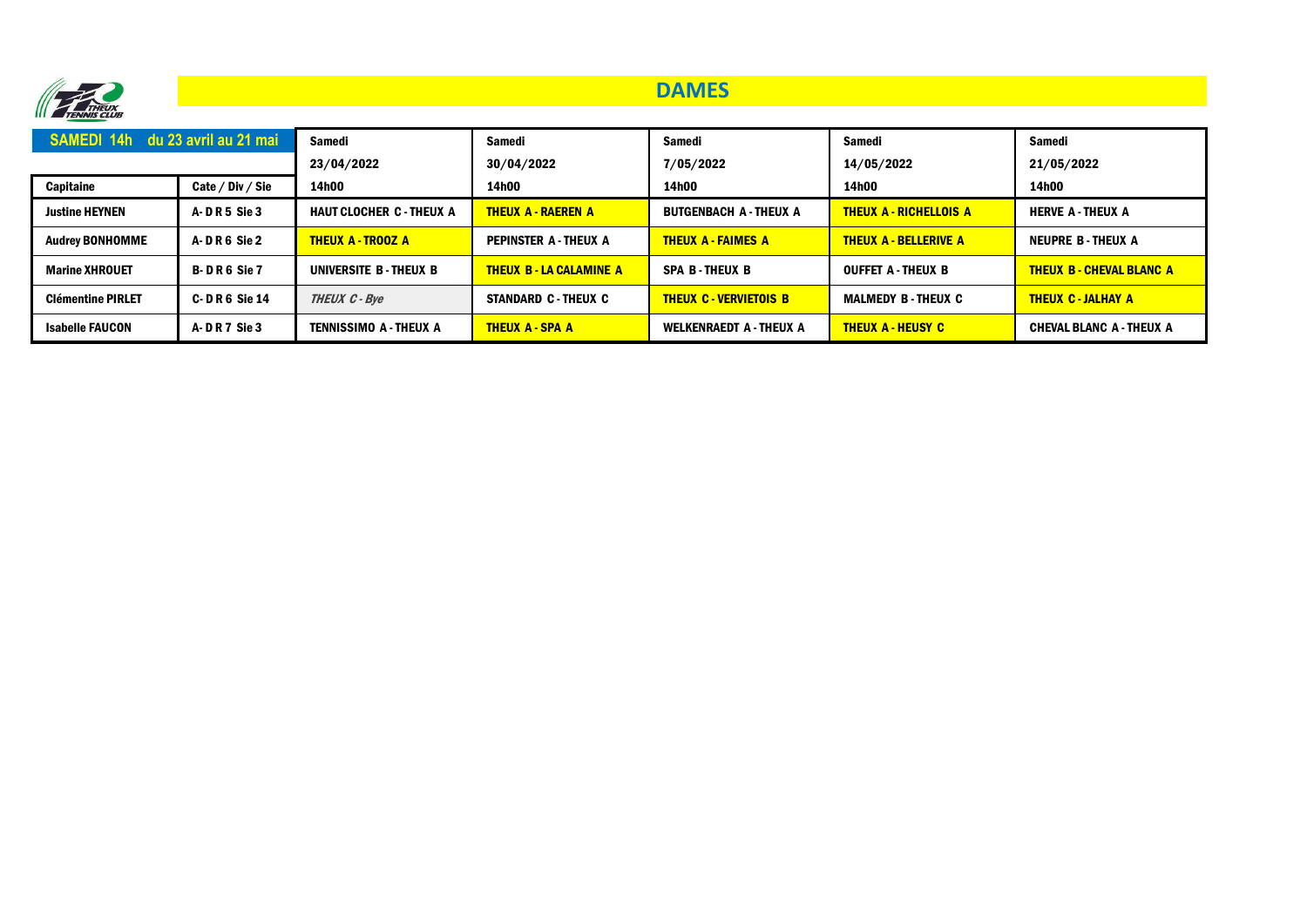

#### **MESSIEURS**

| DIMANCHE 9h du 24 avril au 22 mai |                     | <b>Dimanche</b><br>24/04/2022 | <b>Dimanche</b><br>1/05/2022   | <b>Dimanche</b><br>8/05/2022    | <b>Dimanche</b><br>15/05/2022  | <b>Dimanche</b><br>22/05/2022   |
|-----------------------------------|---------------------|-------------------------------|--------------------------------|---------------------------------|--------------------------------|---------------------------------|
| Capitaine                         | Cate / Div / Sie    | 09h00                         | 09h00                          | 09h00                           | 09h00                          | 09h00                           |
| <b>Anthony HENRICHS</b>           | A-MR2 Sie 5         | <b>THEUX A - Bve</b>          | <b>SERAING A-THEUX A</b>       | <b>THEUX A - THIMISTER A</b>    | <b>THEUX A - WAREMMIEN B</b>   | <b>EUPEN A-THEUX A</b>          |
| <b>Rémy DEGUELDRE</b>             | A-MR4 Sie 10        | TROIS-PONTS B-THEUX A         | <b>THEUX A - Bye</b>           | <b>BAUDOUIN LIÈGE F-THEUX A</b> | <b>WAIMES B-THEUX A</b>        | <b>THEUX A - BEAUFAYS B</b>     |
| <b>Romain DAUMEN</b>              | A-MR5 Sie 4         | LA MARMOTTE A - THEUX A       | <b>THEUX A - HERVE A</b>       | <b>CHEVAL BLANC A - THEUX A</b> | <b>TROOZ A-THEUX A</b>         | <b>THEUX A - RFC LIEGEOIS C</b> |
| <b>Kevin LENNERTS</b>             | <b>B-MR5 Sie 12</b> | <b>LAMBERMONT B-THEUX B</b>   | <b>HERVE C-THEUX B</b>         | <b>THEUX B - Bye</b>            | LA CALAMINE A - THEUX B        | <b>THEUX B-SPAD</b>             |
| <b>Olivier BALHAN</b>             | A-MR6 Sie 10        | <b>THEUX A - WAIMES A</b>     | LA GLEIZE A - THEUX A          | <b>THEUX A - LAMBERMONT A</b>   | <b>THEUX A - FLEMALLE B</b>    | <b>BELLE FLEUR B-THEUX A</b>    |
| <b>Romain CHARLIER</b>            | A-MR7 Sie 11        | <b>THEUX A - HERVE C</b>      | <b>THEUX A - LA CALAMINE B</b> | <b>MALMEDY B - THEUX A</b>      | <b>THEUX A - WELKENRAEDT C</b> | <b>Bye</b> - THEUX A            |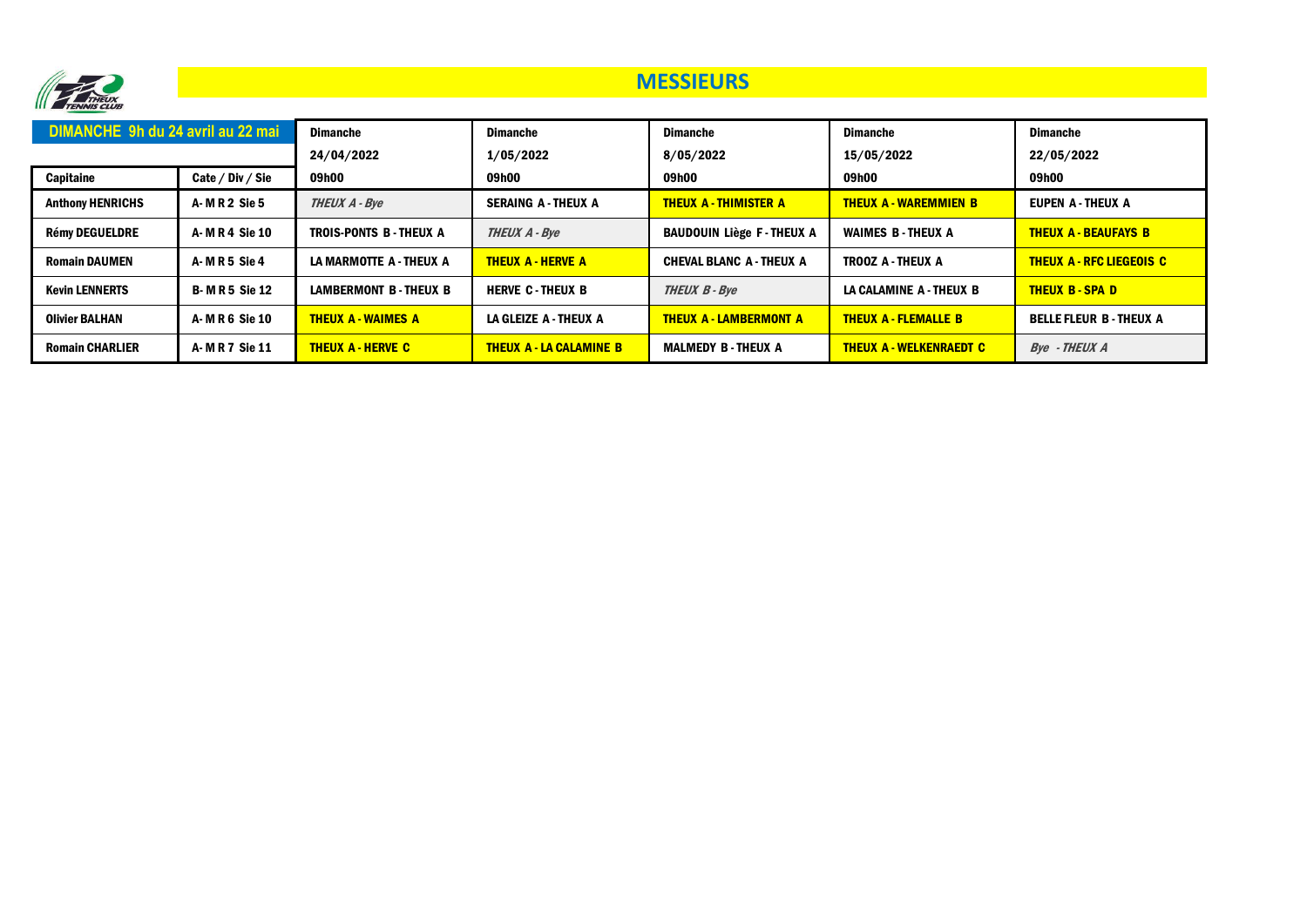

# JEUNES FILLES & JEUNES GENS U9 U11

| SAMEDI 9h du 26 mai au 11 juin |                         | Jeudi                       | Samedi                       | Samedi                          | Lundi                           | <b>Samedi</b>                  |
|--------------------------------|-------------------------|-----------------------------|------------------------------|---------------------------------|---------------------------------|--------------------------------|
|                                |                         | 26/05/2022                  | 28/05/2022                   | 4/06/2022                       | 6/06/2022                       | 11/06/2022                     |
| Capitaine                      | Cate / Div / Sie        | 09h00                       | 09h00                        | 09h00                           | 09h00                           | 09h00                          |
| <b>Lino VOSS</b>               | A- Mx9 R 3 Sie 11       | <b>THEUX A-SPA B</b>        | <b>THEUX A - HEUSY B</b>     | <b>CHEVAL BLANC A - THEUX A</b> | <b>THEUX A - LAMBERMONT A</b>   | <b>LIEGE C-THEUX A</b>         |
| <b>Maxime MULLER</b>           | <b>B-Mx9 R 3 Sie 12</b> | <b>AYWAILLE B-THEUX B</b>   | <b>THEUX B-TROIS-PONTS A</b> | <b>CONDROZ C-THEUX B</b>        | THIMISTER A - THEUX B           | <b>THEUX B-SPAC</b>            |
| <b>Jeanne KLAURENS</b>         | A-F11R3 Sie 5           | <b>THEUX A - SALM A</b>     | <b>WAIMES A-THEUX A</b>      | <b>THEUX A - MALMEDY A</b>      | <b>HEUSY A-THEUX A</b>          | <b>THEUX A - TROIS-PONTS A</b> |
| Olivia SARLET                  | <b>B-F11R3 Sie 8</b>    | <b>THEUX B-TENNISSIMO A</b> | <b>THEUX B-FAYEN-BOIS B</b>  | <b>Bve</b> - THEUX B            | <b>THEUX B - RFC LIEGEOIS A</b> | EUPEN B-THEUX B                |
| <b>Louis DRESSE</b>            | A-G11R3 Sie 6           | VISE D-THEUX A              | <b>THEUX A-ANS A</b>         | <b>GRIVEGNEE A - THEUX A</b>    | <b>THEUX A - NEUPRE A</b>       | THIMISTER A - THEUX A          |
| <b>Victor JAMINON</b>          | <b>B-G11R3 Sie 9</b>    | <b>THEUX B-HERVE B</b>      | <b>BEAUFAYS B-THEUX B</b>    | <b>THEUX B - UNIVERSITE A</b>   | <b>THEUX B - WAIMES A</b>       | <b>LIEGE C-THEUX B</b>         |
| <b>Louis DEMOLLIN</b>          | C-G11R3 Sie 12          | TROIS-PONTS A - THEUX C     | <b>WAIMES C-THEUX C</b>      | <b>THEUX C - HEUSY C</b>        | LAMBERMONT A - THEUX C          | <b>THEUX C - SPA A</b>         |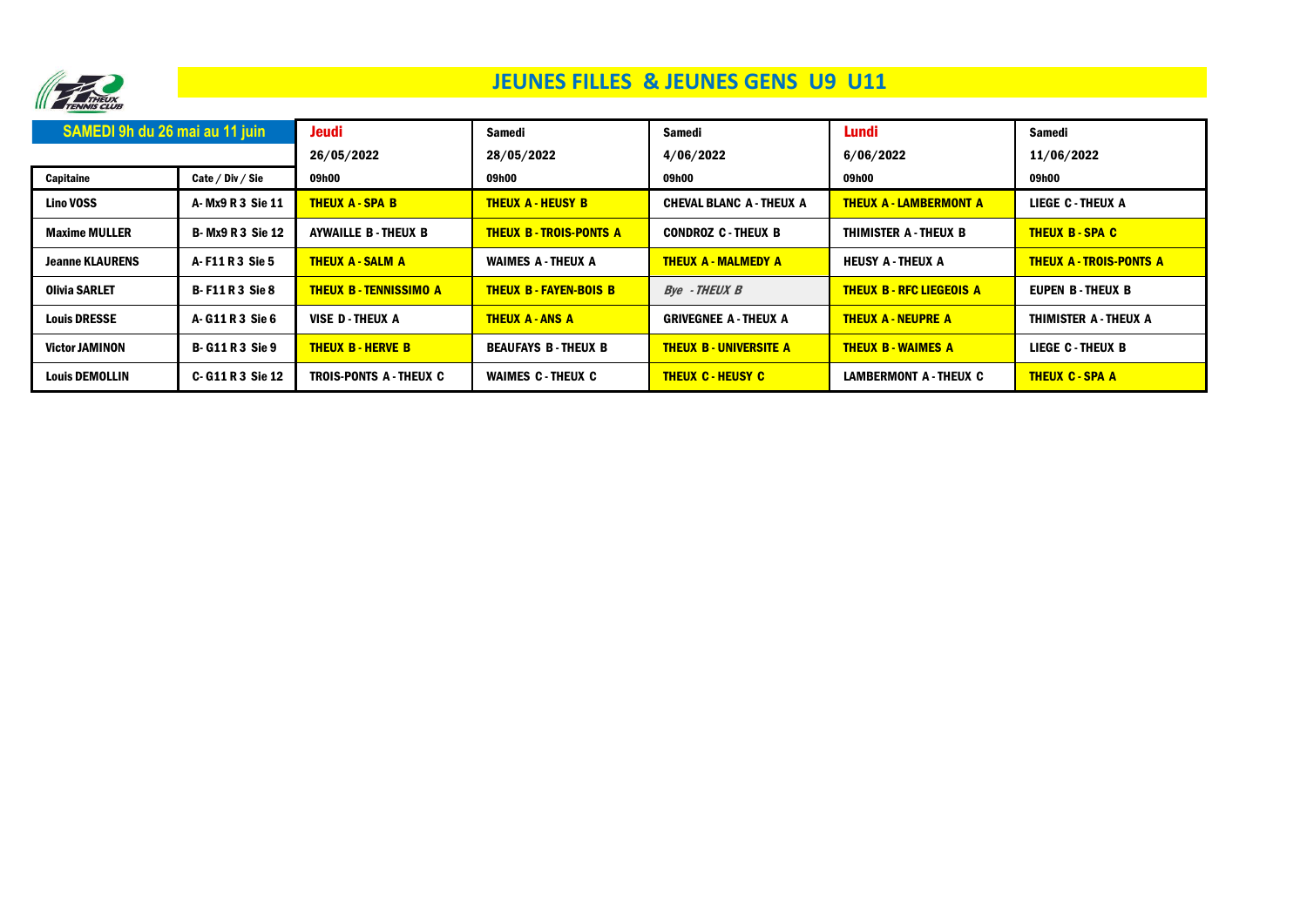

## **MESSIEURS 35 - 45**

| SAMEDI 14h du 28 mai au 25 juin |                  | Samedi                            | Samedi                         | Samedi                         | Samedi                        | Samedi                     |
|---------------------------------|------------------|-----------------------------------|--------------------------------|--------------------------------|-------------------------------|----------------------------|
|                                 |                  | 28/05/2022                        | 4/06/2022                      | 11/06/2022                     | 18/06/2022                    | 25/06/2022                 |
| Capitaine                       | Cate / Div / Sie | 14h00                             | 14h00                          | 14h00                          | 14h00                         | 14h00                      |
| <b>Didier LONGTON</b>           | A-M35 R 3 Sie 6  | <b>THEUX A - CHEVAL BLANC A</b>   | <b>WELKENRAEDT A - THEUX A</b> | <b>THEUX A - MALMEDY B</b>     | <b>GUILLEMINS A - THEUX A</b> | <b>THEUX A - HERVE B</b>   |
| <b>Francois JAMAR</b>           | A-M35 R 4 Sie 6  | TENNISSIMO A - THEUX A            | <b>THEUX A - RAEREN B</b>      | <b>GRIVEGNEE A - THEUX A</b>   | <b>THEUX A - MALMEDY A</b>    | <b>BRAIVES B-THEUX A</b>   |
| <b>Pierre TERCELIN</b>          | A-M35 R 5 Sie 3  | <b>THEUX A - BNPP FORTIS LG A</b> | LONGCHAMPS A - THEUX A         | <b>THEUX A - GUILLEMINS A</b>  | <b>LADRIE A - THEUX A</b>     | <b>THEUX A-HANNUTOIS C</b> |
| <b>Eric GASON</b>               | A-M45 R 2 Sie 3  | <b>EMBOURG A - THEUX A</b>        | <b>THEUX A - HERVE A</b>       | <b>BELLE FLEUR A - THEUX A</b> | <b>THEUX A - LAMBERMONT A</b> | Bye - THEUX A              |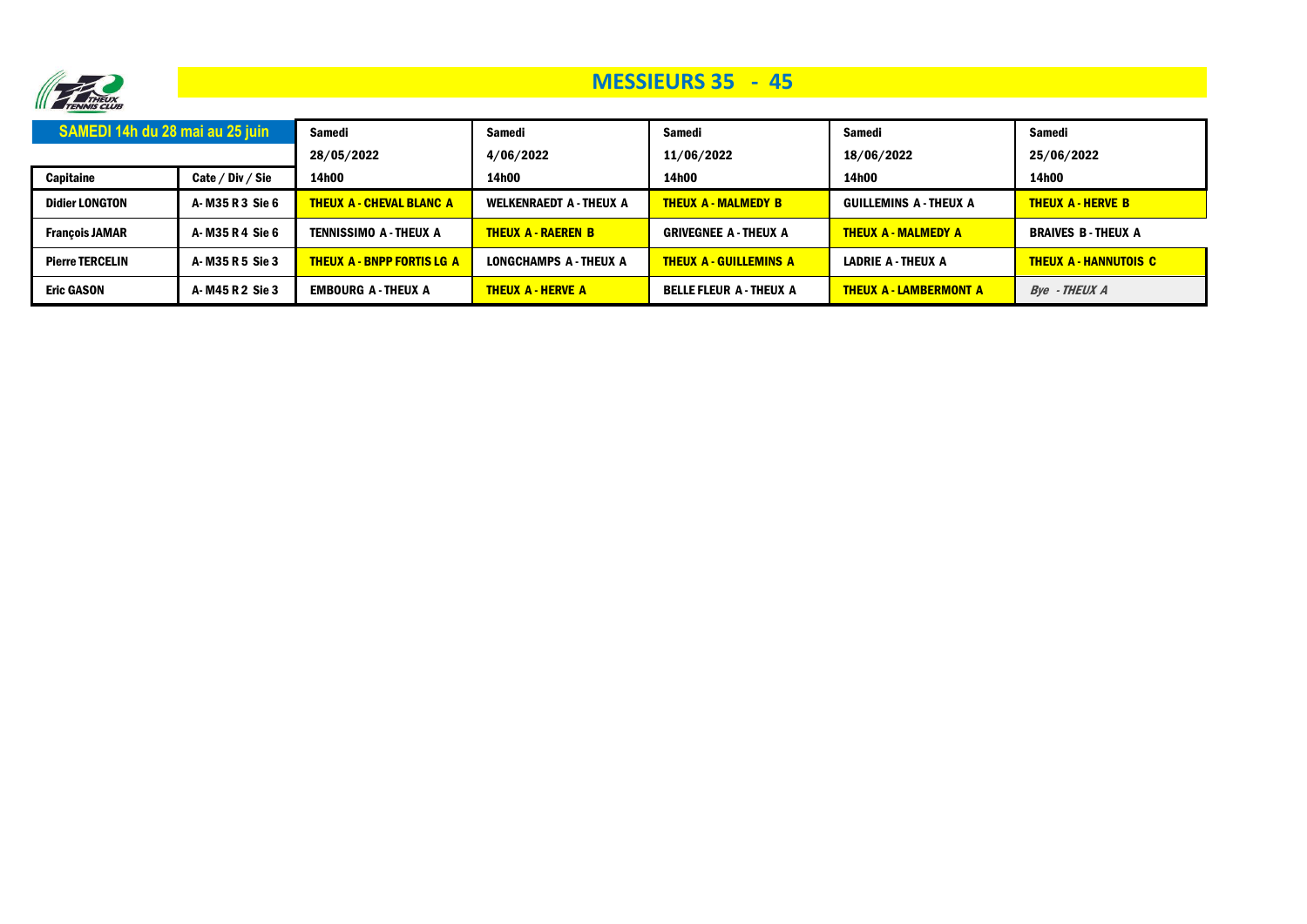

## **DAMES 25 - 35**

| DIMANCHE 14h du 29 mai au 26 juin    |                      | <b>Dimanche</b>                 | <b>Dimanche</b>                 | <b>Dimanche</b>              | <b>Dimanche</b>                  | <b>Dimanche</b>               |
|--------------------------------------|----------------------|---------------------------------|---------------------------------|------------------------------|----------------------------------|-------------------------------|
| <b>Capitaine</b><br>Cate / Div / Sie |                      | 29/05/2022<br>14h00             | 5/06/2022<br>14h00              | 12/06/2022<br>14h00          | 19/06/2022<br>14h00              | 26/06/2022<br>14h00           |
| <b>Justine HEYNEN</b>                | A-D25 R 2 Sie 7      | <b>SMASH 51 A - THEUX A</b>     | <b>THEUX A - SALM A</b>         | <b>EUPEN A-THEUX A</b>       | <b>LAMBERMONT B-THEUX A</b>      | <b>THEUX A - UNIVERSITE A</b> |
|                                      |                      |                                 |                                 |                              |                                  |                               |
| <b>Clémentine PIRLET</b>             | A-D25 R 3 Sie 1      | <b>AYWAILLE A - THEUX A</b>     | <b>THEUX A - CHEVAL BLANC A</b> | <b>BEAUFAYS A - THEUX A</b>  | <b>ESNEUX A-THEUX A</b>          | <b>THEUX A - THIMISTER A</b>  |
| <b>Océane LEMARCOTTE</b>             | <b>B-D25R3 Sie 2</b> | <b>THEUX B - EUPEN A</b>        | <b>SPA A-THEUX B</b>            | <b>THEUX B-TROIS-PONTS A</b> | <b>THEUX B - LAMBERMONT A</b>    | THIMISTER B - THEUX B         |
| <b>Sophie FRERE</b>                  | A-D25 R 4 Sie 3      | <b>THEUX A - HAUT CLOCHER A</b> | <b>THEUX A - COINTE A</b>       | <b>FAIMES A-THEUX A</b>      | <b>THEUX A-HANNUTOIS B</b>       | VISE A - THEUX A              |
| <b>Julie BEAUVOIS</b>                | <b>B-D25R4 Sie 9</b> | <b>ANTHISNES B-THEUX B</b>      | <b>SALM A-THEUX B</b>           | <b>THEUX B - BELLERIVE C</b> | <b>MALMEDY A - THEUX B</b>       | <b>THEUX B-TULTAY A</b>       |
| <b>Patricia SAULLE</b>               | A-D35 R3 Sie 4       | <b>THEUX A - PENSERY A</b>      | LONGCHAMPS B-THEUX A            | <b>THEUX A - Bye</b>         | <b>THEUX A - NEUF BONNIERS A</b> | <b>GRACE B-THEUX A</b>        |